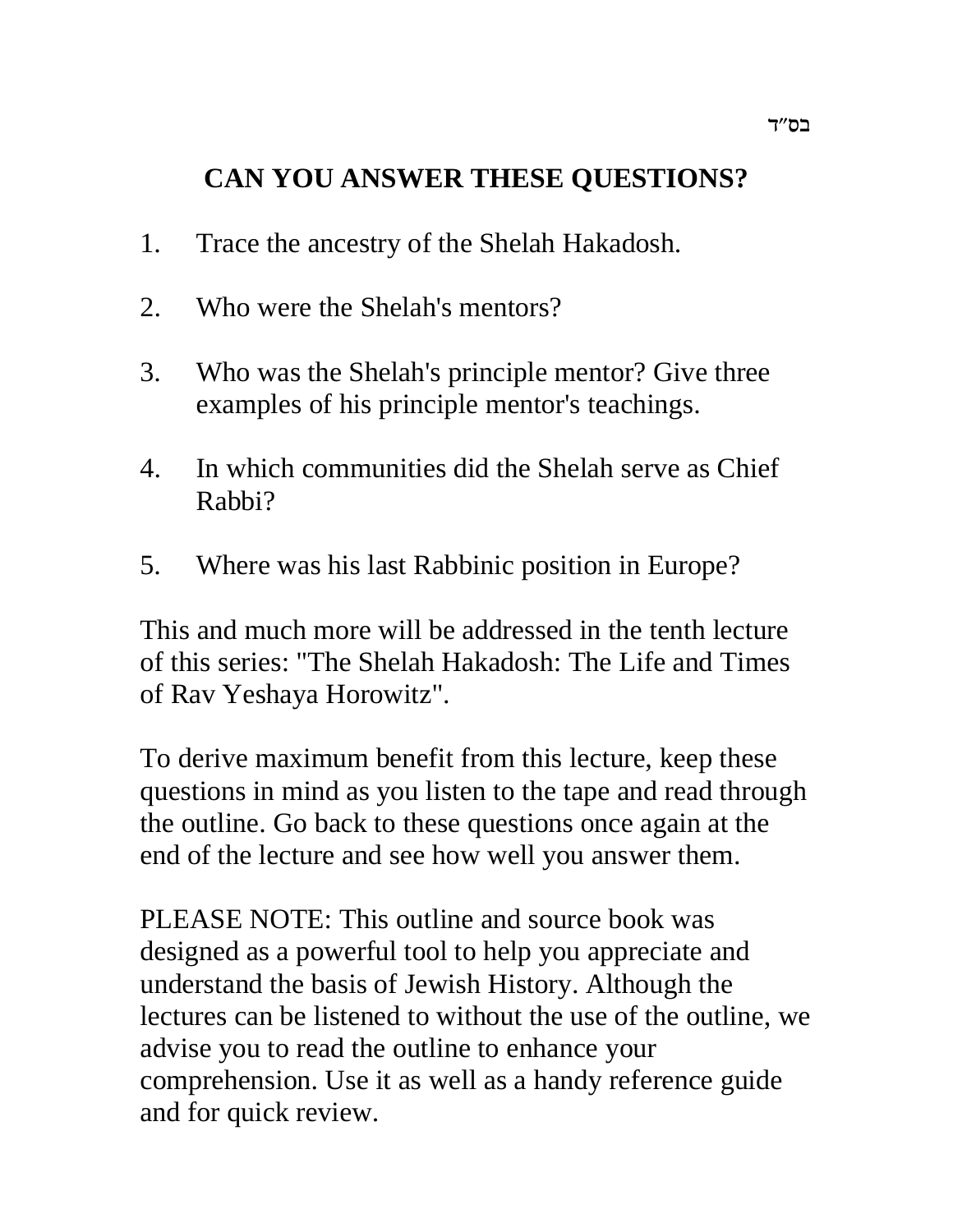#### THE EPIC OF THE ETERNAL PEOPLE Presented by Rabbi Shmuel Irons

#### Series VIII Lecture #10

#### THE SHELAH HAKADOSH: THE LIFE AND TIMES OF RAV YESHAYA HOROWITZ

#### $\mathbf{I}$ . The Family of R. Yeshayah Horowitz

 $A<sub>1</sub>$ 

מור"ר ישיעה סג"ל הורוויץ הגאון החסיד בעל השל"ה בן הגאון מהר"ר אברהם הנז' בכל הארץ יצא קו תהלתו וקדושתו וקדושת משפחתו הרמה והנשואה הפלא ופלא מיוחסת ומקודשת כאשר כתב הגאון מהר״ר שעפטל בנו של הגאון בעל של״ה בצוואתו הנדפס בסוף יש נוחלין. חיד"א, שם הגדולים

Moreinu HaRav R. Yeshayah Segal Horowitz, the Gaon and Chasid (scrupulously pious), the author of the Shnai Luchos HaBris, was the son of R. Avraham Horowitz. His praises and sanctity, as well as the sanctity of his exalted and extraordinarily prestigious family, resounded throughout the entire world. A record of their holy genealogy was written by the son of the Gaon, the author of the Shelah, HaGaon R. Sheftel, in his last will and testament, which was published at the end of the Sefer Yesh Nochlin. Chida

 $B<sub>1</sub>$ 

בשנת רצ"ד לפ"ק עלת' מהומה ומריב בין הקהל קודש ק"ק פראג לבין אנשי הורביץ ושאר אנשי׳ עד קמו זה נגד זה בכתות רבו׳ משאר קהלות במדינ׳ פייהים עד כתבו ביניהם רבני פוזא ורבני אשכנז להשוות דעתן ולהעמיד כל דברי ריבות' על אנשי אמת ונרוץ הגלגל לברר הפטיש החזק ה"ה מהר"ר אברהם בן מהר"ר אביגדור זצ"ל ואותי השפל לגדור גדרי' ולתקן להם תקנות, ועל פי בקשת רבותינ׳ והפרצת׳ באתי בצער גדול אל העיר הגדול׳ לאלקי׳ להיות סניף אצל הגאון זצ״ל ותיקננו וסדרנו כ״ג דברים מעולים וטובי׳ ויטב בעיניהם לבא ולחתום דברי' ככתבן יתר מארבעה מאות איש יצא צבא. ס' הזכרונות לר' יוסף רוסהיים

In the year 1534, there arose turmoil and strife between the holy community of Prague and the men of the [village of] Horowitz in alliance with other men to such an extent that the other communities throughout Bohemia broke up into separate warring factions. It reached such a point that the Rabbis of Posen and the Rabbis of Germany wrote to the various factions that they should reach a final settlement and all of the issues should be decided by men of integrity. The lot fell upon the great Rabbinic mind, Rav Avraham b. R. Avigdor, of blessed memory, and myself, the inferior one, to draw up guidelines and rules [regarding the conduct of the community]. Because of the repeated requests of our Rabbis, did I make that very difficult trip to that great city dedicated to G-d (Prague) to be an appendage to the Gaon, of blessed memory. We instituted and set up a twenty three point reform program that significantly improved the situation. The plan met the approval of more than four hundred prominent citizens who added their signatures to it. Memoirs of R. Joselmann of Rosheim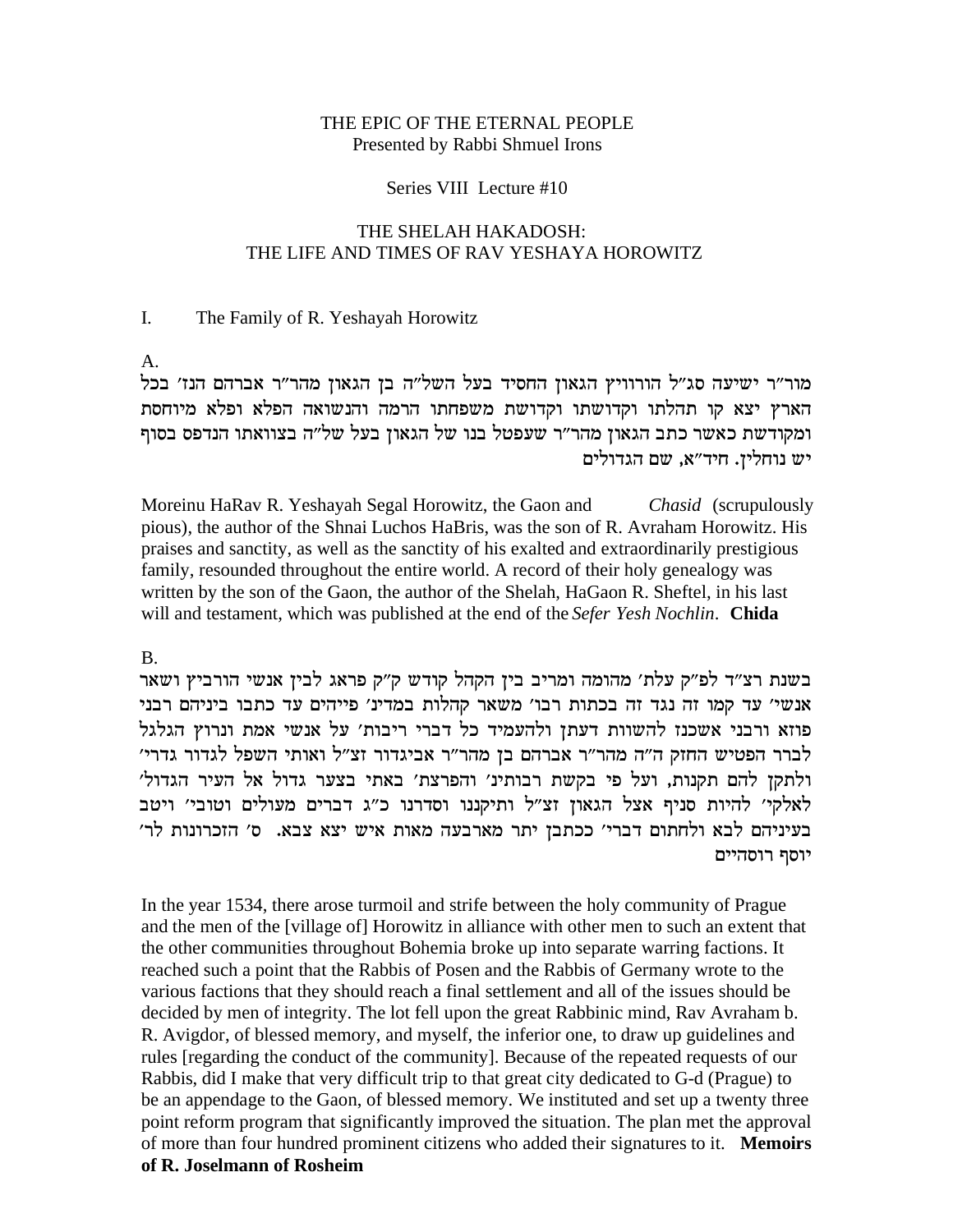## $C_{\cdot}$ שלא הניח דבר מה שלא למד ממש כל התורה כולה היה על פיו. עדותו של ר׳ שבתי שעפטל הורוויץ בעל ווי עמודים על אבי זקנו ר׳ שבתי שעפטל הורוויץ

He didn't neglect any part of the Torah. Literally, he was fluent in the entire Torah. Description of R. Shabsei Sheftel Horowitz, written by his great grandson, R. Shabsei Sheftel Horowitz, author of the Vavei Amudim

D.

נאום שבתי בן הגאון הגדול נשיא בארץ ישראל מהר"ר ישעיה סג"ל זצ"ל הורוויץ הנקרא שעפטל בן בנו של איש האלקים מהר"ר אברהם שעפטלש לחתן האשל הגדול אילן הנטוע בשער בת רבים שר וגדול בישראל ה"ה הגאון המופלג מהר"ר משה חריף זצ"ל החונה על צבא פה ק״ק פוזנא המעטירה ואב בית דין להמדינה החשובה והגדולה כשמה כן היא נקראת מדינת פוליז גדול ישמרה הא–ל הגדול ויהיה לה למעוז ולמגדול. ס׳ ווי העמודים מבנו של בעל השל״ה ר׳ שבתי שעפטל הורוויץ

These are the words of Shabsei, the son of the great Gaon, the Nasi of Eretz Yisrael, R. Yeshayah Segal, zt"l, Horowitz, who is called Sheftel, the grandson of the G-dly person, R. Avraham Sheftelesh, who was the son-in-law of the great tamarisk, the tree that was planted in the public gate, the great prince of Israel, the exceptional Gaon, R. Moshe Charif, zt"l, who (referring to R. Sheftel) is presently doing G-d's service here in the holy and noble city of Posen in the capacity of Av Bais Din (head of the Rabbinic court) of the great and prestigious country whose name reflects [its glory], Greater Poland, may the Magnificent G-d protect it and be its source of towering strength. **Sefer Vavei** HaAmudim, R. Shabsei Sheftel Horowitz, son of R. Yeshayah Horowitz

 $\Pi$ . R. Yeshayah Horowitz

 $\mathsf{A}$ .

כתב בסדר הדורות דף קנ"ט ע"ג שמצא בכתבי החסיד ר' ליב מסלוצק שהגאון בעל של"ה היה נשמת רות ולכן כל פסוקי רות ווי"ן חוץ משמונה. ור"ת הפסוקים ההם הוא ישעיה בא״ה ר״ת בן אברהם הלוי עכ״ד. והוא ט״ס וצ״ל בא״ל בן אברהם לוי והא פלא. ואני שמעתי מפי רב זקן וגדול בתורה שקבל שהמגיד אמר להרב החסיד מר' שמואל מק"ק פאישדורף כשהיה תושב בק"ק אייזנשטאט דבועז כשבאה אליו רות וגו' והוא נשמת הרב של"ה ונרמז בפסוקי רות כנז' ע"כ שמעתי. וכבר ידעה מ"ש רבינו האר"י זצ"ל וגו עש"ב. וכנים הדברים נראה לי לרמוז כי ר"ת ח' פסוקי רות שאינם בו"וין הם אותיות ישעיה בא"ל כמו שנא׳ צא וחשוב ישעיה בא״ל ותמצא שהוא גימטריא וכו׳ ובזה נרמז הרב הנזכר ונרמז שורש נשמתו. חיד"א, שם הגדולים

The author of the Seder HaDoros wrote that he found in the writings of the Chasid (pious one) R. Leib of Slutzk that the Gaon, the author of the Shelah, possessed the soul of Ruth. That is the reason that all of the verses of Ruth start with a vav with the exception of eight verses. The first letters of these verses spell out, Ye sh a y ah  $\overline{B}$  A  $\overline{L}$ , which are the first letters of the words, "Ben Avraham Levi, which is amazing.... Chida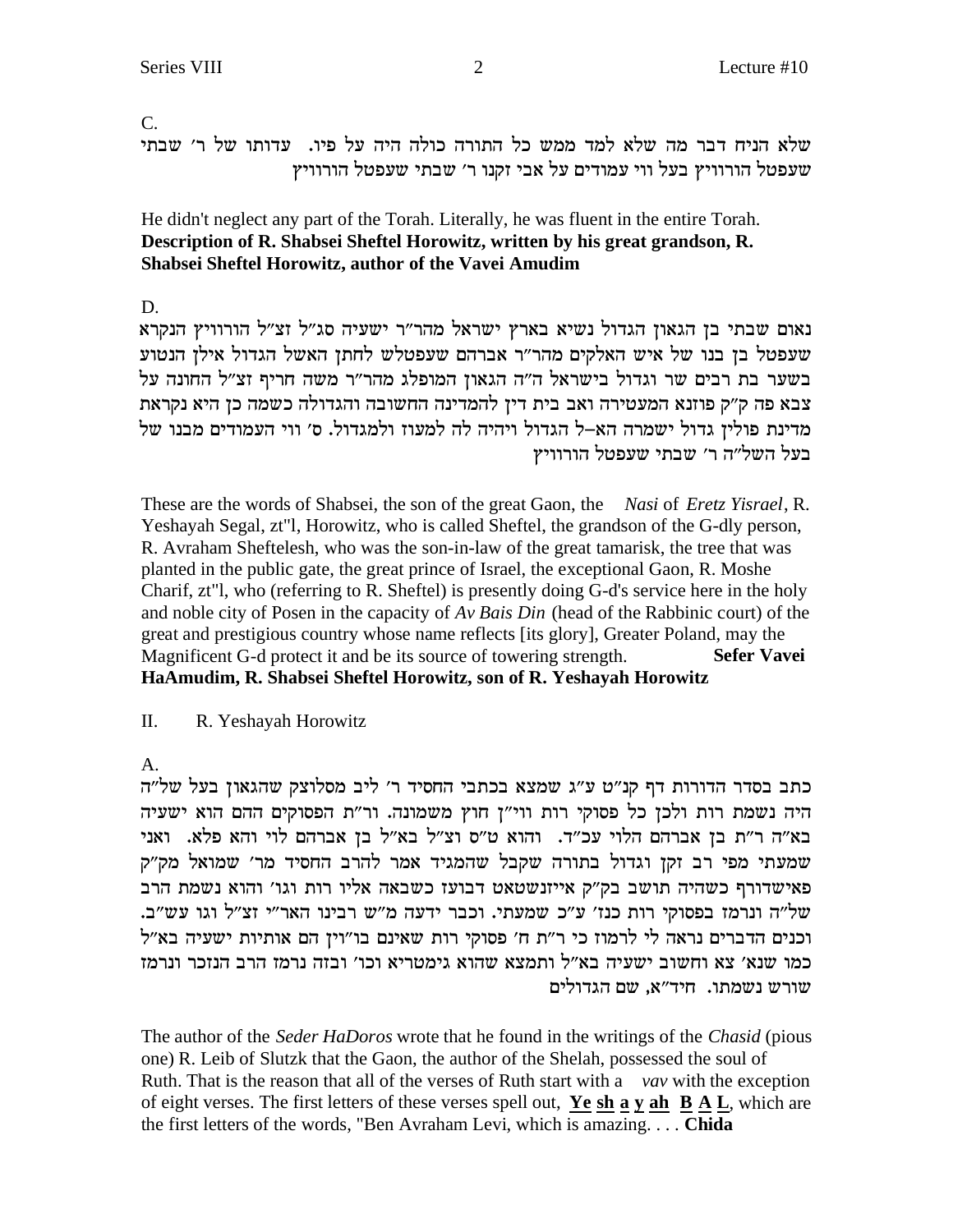**B.** 

לטוב יזכר שמו ושבח מעלתו וחסידתו, כאשר יראת חטאו היתה קודמת לחכמתו,  $(1)$ וד׳ אתו בכל מקום הלכה כמותו, בלמוד התלמוד היה יורד ונוקב עד התהום, בפלפולו חריפתא כדוב שכול וכארי נוהם, ותפס ישיבות הרבה לשם ולתפארת, נופת תטופנה שפתותיו עתק מדברת, לקביל אלפא נושקי הגבורים נאזרת ידו גוברת, הרים עוקרת, ומכח שבילדותו זכה למעלות גדולות, שנתקבל לאב בית דין ולמורה צדק בקהלות גדולות וגלילות, ויט שכמו לסבול סבלות, משא העם הזה כרועה מעביר צאנו לנהלם על מי מנוחות, במילי דשמיא ומילי דעלמא שלא יפלו בעמקי שוחות, בכל לא נתקיים זה בידו להעלות על הספר חידושיו שחידש בכל יום תמיד על התלמוד והפוסקים באריכות, במהות ואיכות, רק בדרך קצרה, לסימנא בעלמא לו שלא ישכח במהרה, והנה מצאתי באמתחתו חיבור גדול ונורא, אשר חיבר על ספר המרדכי מרישא עד גמירא, ושם ידבר ויש לו ויכוח עם כל הפוסקים, ראו נא ענותנותו, שלא ביקש להדפיס אותו, ד׳ יחנני להוציא לאור יקר גדולתו להראות לכל העמים תפארתו, וחריפתו ובקיאתו, ולא די שהיה רעיא מהימנא לישראל בתורתו ובעבודתו, אך תרב מעלתו וחסידתו, והחזיק ידי לומדי תורה, להגדילה ולהאדירה, ומימיו לא פסקה משלחנו שמונים נפשות והאכילם מטעמים ברבורים אבוסים ופטומים בחול ובשבתות ובמועדים, בביתו ובשלחנו היו נועדים. הקדמה לס׳ ווי העמודים מבנו של בעל השל"ה ר' שבתי שעפטל הורוויץ

His name should be favorably remembered with praises for his special qualities and piety, for his fear of sin preceded his wisdom and Hashem was with him. The halacha is always in accordance with his rulings. When he studied Talmud, he would descend and penetrate into its depths. With his sharp dialectic reasoning (*pilpul*), he was like a ferocious bear and a roaring lion. He led many Yeshivos with distinction and brilliance. His lips would drip with honey. He would speak with ancient authority. He could hold his own against a thousand well trained scholars and would uproot mountains. This is due, [to a large measure], to the fact that from his youth he merited to reach great levels of achievement. He was appointed to be Av Bais Din (head of the Rabbinic court) and Moreh Tzedek (Rabbinic authority) over large communities and districts. He bent his shoulder to accept communal burden. Like a shepherd who shepherds his sheep and guides them to rest by the still waters, he advised them in spiritual and mundane matters and prevented them from falling into the depths. Despite all of his accomplishments, he didn't put down his original insights into the Talmud and *Poskim* (legal authorities) which he constantly discovered daily, in a well formulated and elaborated book form, but rather in the form of short notes, only to serve as a reminder. I did find, however, in his archives, a large and awesome work, which he composed on the entire Sefer Mordechai. In that work, he speaks at length and argues with all of the *Poskim*. Look at his humility! He didn't want to publish it. Hashem has graced me with the opportunity to bring to the light of day his precious magnificence and to show all of the nations his splendor, sharpness of mind and encyclopedic knowledge. Not only was he a faithful shepherd for Israel and His Torah and service, but he possessed unusual character traits and piety. He supported the students of Torah, in order to make Torah study more glorious and magnificent. There were never less than eighty souls at his table whom he fed in a most luxurious manner on Shabbos and Yom Tov as well as during the week. These were his constant guests at home and at his table. Preface to Sefer Vavei HaAmudim, R. Shabsei Sheftel Horowitz, son of R. Yeshayah Horowitz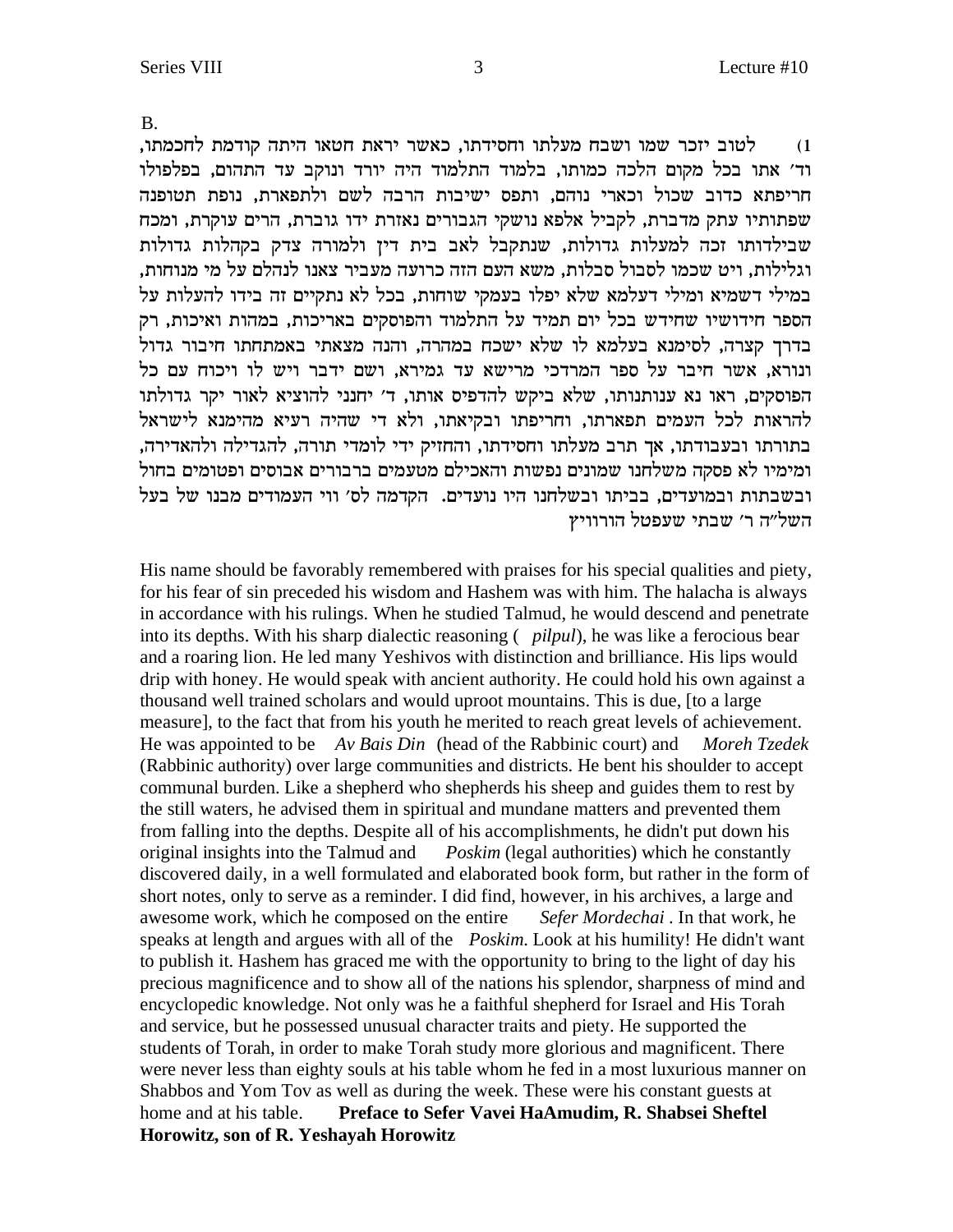ולעומת מחברתו, צבי תפארתו, יונתו תמתו, ראוי להזכיר לטובה אמי מורתי, חדר  $(2)$ הורתי, הגבירה הרבנית החסידה אשר כל מכיריה יעידון ויגידון עליה שלא הניחה כלום ממעשה אמהות הקדושות, ממש היתה אוכלת חולין בטהרה, וידה היתה לסייע אדוני אבי ז״ל שבזבז כל הממון שהכניסה לו מבית אביה להספקת לומדי תורה, ולא זו שלא רעה עינה על זה, אדרבה הוסיפה עוד מדילה כזה וכיוצא בזה, הביטו נא וראו אם אשה בכל אלה ימצא לטובה, אשר מאסה בחיי עולם הזה וכל מעשיה לעולם הבא, ובגללה בירך ד׳ את אדוני אבי ז"ל וזכה לכל הכבוד והגדולה אשר היה לו בחוצה לארץ, אשר לזה לא זכה אדם בארץ, מבריאת שמים וארץ. ומרוב צדקתו וחסידתו, עזב ונטש ביתו ונחלתו, ועלה אל המקום אשר אמר ד׳ להשרות שם שכינתו, ובטרם צאתו מאהלו ומארץ מולדתו, התחיל לחבר ספר הנכבד והנורא הזה כדי לצוות את ביתו, ומתוך ענוותנותו לא הטריח את בניו להדפיס אותו, אך קדשנו במצותיו וצונו למלא שאלת מי שיבקש להעתיק הספר הזה ללמדו חסידותו, ומאחר שבעל הדרך ירט לנגדו להבהיל אותו, להוציא מחשבתו לפעולתו, לאור בארץ החיים אור תורתו, בכן לא נגמר הספר בחוץ לארץ כי אם בירושלים שתי שנים אחר ביאתו, ומד׳ היתה זאת לזכותו שהיה ניתק לראי"ה גנזי אוצרות דברי פי חן קבלת איש הא-להי החכם השלם הרב הגדול מהר״ר יצחק לוריא זצ״ל בצרור החיים צרורה נשמתו, ולא היו נראין לשום אדם עד בוא אבי אדוני ז"ל לאוצרתו ולביתו כי שם תקע אבי ז"ל חנייתו ודירתו, והיה לומד בהם מראש עד סוף כדי להגיע לתכליתו. שם

Regarding his life's mate, the glory of his splendor, his perfect dove, it is fitting to favorably mention my mentor, my mother, the source of my guidance, the regal woman, the pious Rabbanis. All who know her testify and report that her [good deeds] did not fall short of those of the Matriarchs. She actually ate *Chulin* (non-sacred food) with the highest standards of ritual purity. Her hand was [stretched out] to help my master, my father, z"l, who spent all of the money that she brought him [as a dowry] from her father's house to support students of Torah. Not only did she not harbor any ill feelings towards him because of this, but on the contrary, she gave additional [monies towards their support] equal to the original amount. See if you can find such a woman as good as her who despised the life of this world and whose every action was directed towards the World to Come. Because of her did Hashem bless my master, my father, and he merited all of the honor and greatness which he acquired in the Diaspora, something which no other man on earth, from the time of creation of Heaven and Earth, ever merited. Because of his immense saintliness and piety, he forsook his home and inheritance and went up to the place which Hashem said that He would rest His presence. Before he left his abode and his birthplace, he began to compose this celebrated and awesome work in order to command his household. Because of his humility he did not bother his children to publish it. He sanctified us with his *mitzva*, however, and commanded us to fulfill the wishes of anyone who wishes to copy this work in order that it impart to him his piety. Since the Master of the way hurried him up to fulfill his desire that his Torah light up the land of the living (Eretz Yisrael), he didn't finish the work while he was still in the Diaspora, but rather in Jerusalem two years after his arrival. This was part of Hashem's plan in order to give him further merit, for he had the opportunity to view the hidden archives of the Kabbalah of that perfect man of G-d, R. Yitzchak Luria, zt"l, whose soul is bound up in the bond of life. This material was not shown to any man until my father, my master, came to his archives in his house, which was the dwelling place of my father, and studied them in their entirety in order to achieve a complete understanding of them. **Ibid.**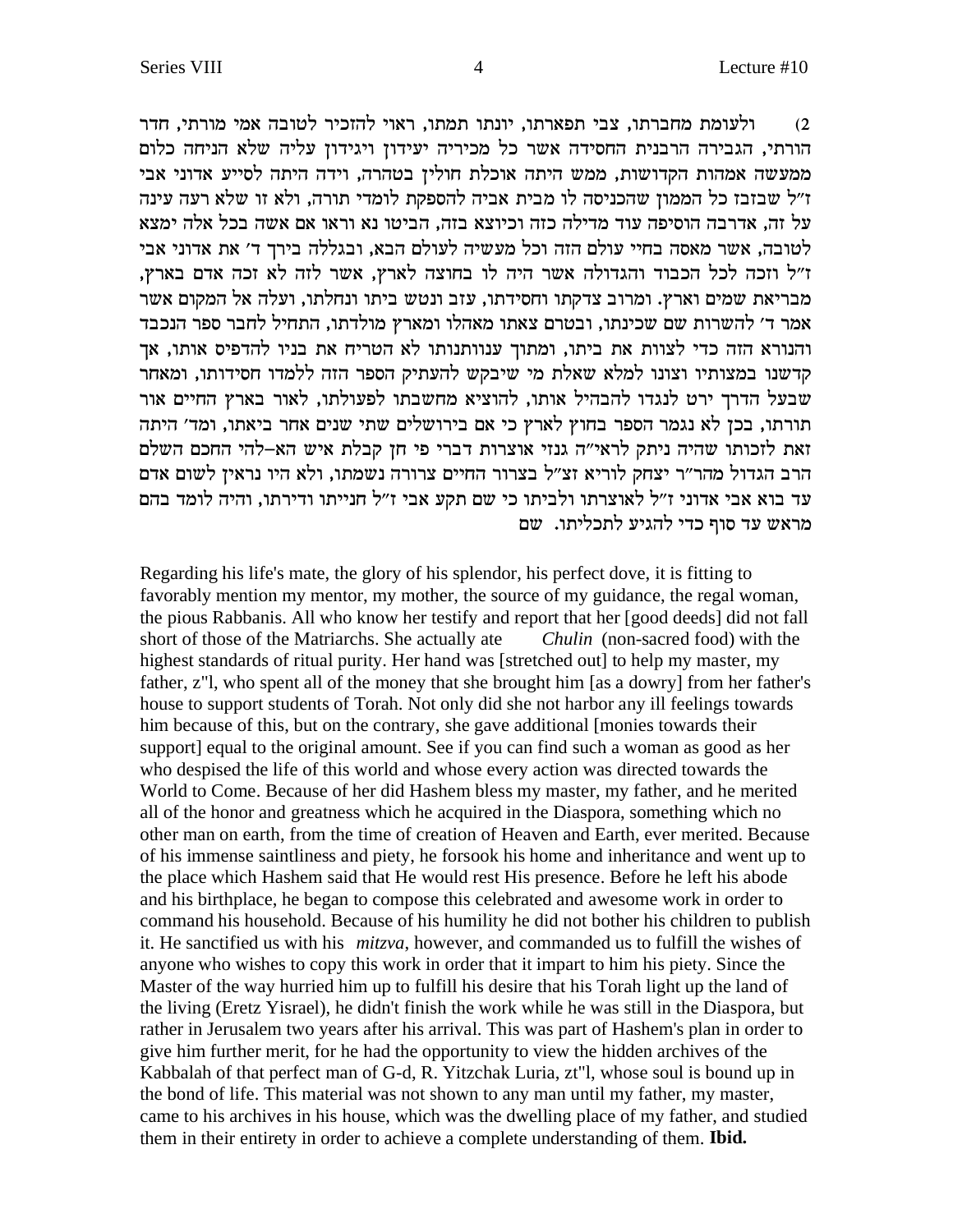$\overline{C}$ .

ידעתי כי לא צדקה נפשי להיות נמנה בכלל צדיקים, מכל מקום צאי לך בעקבי הצאן ורעי את גדיותיך כתיב (שה"ש א, ח) , על כן אצא בעקבי הראשונים לדעת חכמה ומוסר, להבין אמרי בינה, לברוכי ד׳ הבנים בניי ובנותיי וחתניי וכלותיי ונכדיי וזרעם וזרע זרעם עד עולם כולם יעמדו על הברכה, ויוסיף ד' עליכם אלף פעמים ככה. ואחבר לכם תוכחת מוסר, כאשר ייסר איש בנו, כי עת לדבר לי עתה, מאחר שאני עושה עקירה מכם, לעשות הנחה בעזרת הש"י בארץ הקדושה.... . . . ודעו בניי יצ"ו, שלא יעלה במחשבותכם מה שאזכור בקונטריסים האלו מסודות המצות והתפלות שירדתי לעומק הענין כי [אינו] אפילו כערך טיפה בערך ים הגדול, כי לסודות ההם אין סוף ותכלית, אדם אם יחיה אלף שנים פעמיים לא יעלה ויגיע לתכלית מצוה אחת עד עומקה ושרשה ושורש שורשה, כי אם רבי שמעון בן יוחאי וחביריו די מדרהון עם בשרא לא הוו, וגם ידיעה גדולה לתלמידיו ותלמידי תלמידיו הזוכים ליהנות מאורו הגדול, אמנם לאו כל מוח ומוח סביל דא. ואני לא באתי רק לגלות קצת מהקצת ממה שקבלתי מפי סופרים ומפי ספרים הנמשכים אחרי הזוהר, ובפרט מגדולי האחרונים ספרי הקודש, הא-להי מהר"ר מאיר גבאי ז"ל, והא-להי מהר"ם קורדוורא ז"ל, וגדול האחרון איש הא–להים קדוש האריז״ל. ואוסיף קצת נופך משלי, להחכים ולהבין מדעתי ביאור העניינים. הקדמה לס׳ השל״ה

I know that my soul did not merit to be counted amongst the Righteous. Nevertheless, it is written in Scripture (Song of Songs 1:8), "Follow the footsteps of the flocks and pasture your tender kids in the dwellings of the shepherds." I have, therefore, followed the footsteps of the early authorities to know wisdom and discipline, to understand statements of discernment. For those blessed of Hashem, my sons and daughters, sons-in law and daughters-in-law, my grandchildren and their seed and seed's seed forever, may they all stand by the blessing and may Hashem increase [their blessing] a thousand times over, I have composed on their behalf a work of disciplinary rebuke, as a father rebukes his son. Now is the time for me to speak, for I am taking leave of you in order to settle, with Hashem's help, in the Holy Land. . . . You should realize, my children, may Hashem protect you, and not think that just because I mentioned the secrets of the mitzvas and prayers that I have descended into the depths of the subject matter. [What you see] can be compared to a drop in the ocean, for there is no end to these secrets [of Torah]. Even if a person were to live a thousand years twice over he would not reach a complete understanding of even one *mitzva* in all of its profundity, its foundations and the foundations of those foundations. Only R. Shimon b. Yochai and his colleagues, who were not really of this world, understood them. Even though he imparted great knowledge to his disciples and their disciples who merited to bask in the pleasure of his great light, in reality, not every single mind can sustain [all of that knowledge]. I have only come to reveal a minute part of what I received from scholars and works which were an outgrowth of the Zohar, especially, the G-dly R. Meir Gabai z''l, the G-dly R. Moshe Cordovero z"l, and the latter giant, the holy and G-dly Arizal. I have added a small jewel of my own as a result of the process of achieving wisdom and discernment in understanding these subjects. Preface to Shelah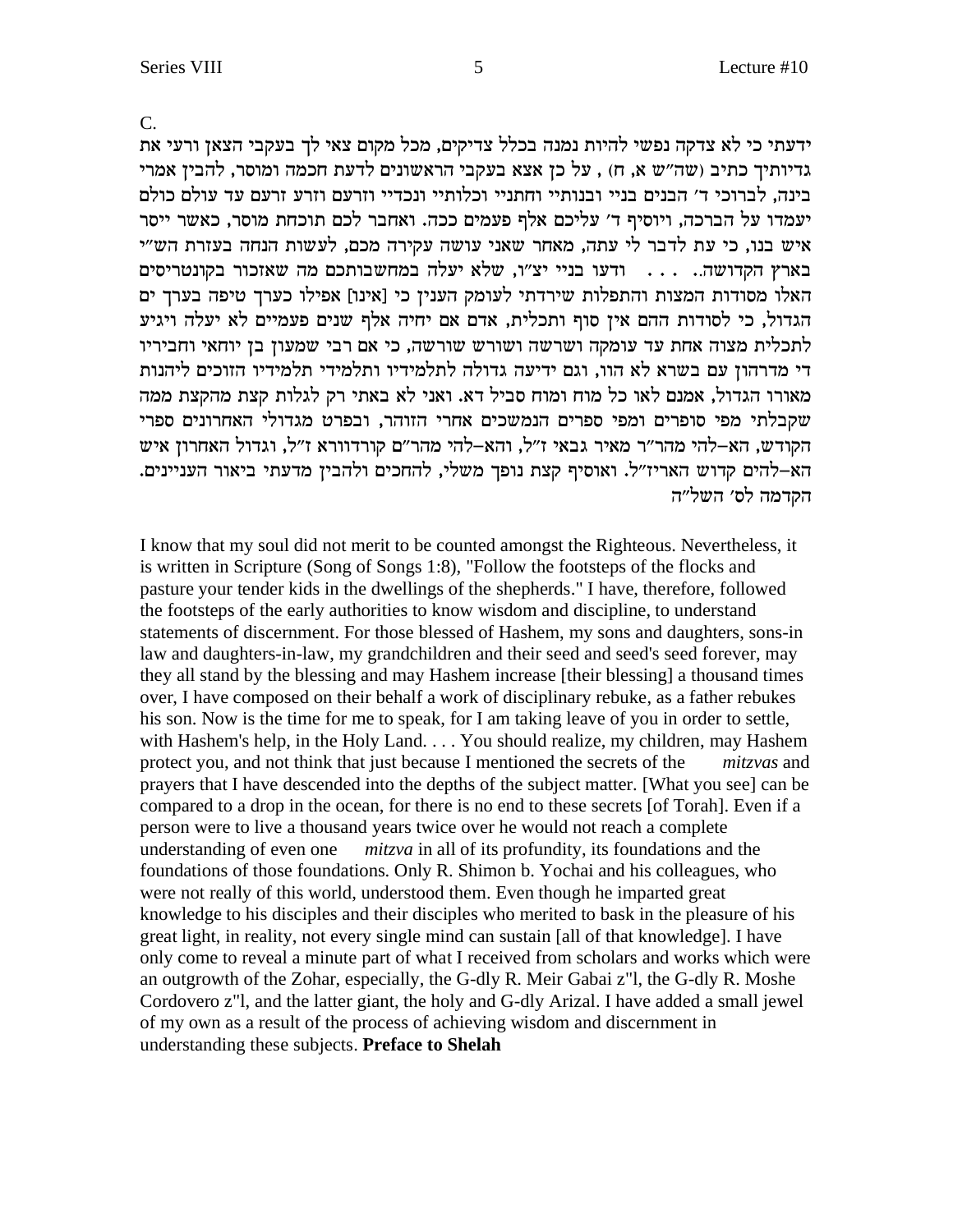#### III. R. Yeshayah's Mentors and Their Wisdom

 $A_{1}$ R. Avraham Horowitz

הנה מקום אתי פה להעתיק דברי קדושת אדוני אבי מורי זלה"ה שדיבר מזה בספר  $(1)$ עמק ברכה עם הגהות שחברתי, ולבסוף הגה״ה גדולה קונטרס שחברתי בילדותי על פי הסוד מהעניינים הנזכרים שם. של"ה שער האותיות עמק ברכה

I have now the opportunity to quote the words of my holy father, zlh "h, who spoke about this subject in his work, *Emek Berachah*, together with the glosses which I composed. At the end of a large gloss, I have included a monograph which I composed in my youth, based upon the Kabbalah, which is pertinent to the subjects mentioned in the gloss. **Shelah** 

וכענין זה קבלתי מפי קדוש ד' אבא מורי זלה"ה, פירוש המאמר בחולין פרק כל  $(2)$ הבשר (קט, ב) : אמרה ליה ילתא לרב נחמן, מכדי כל דאסר לן רחמנא שרא לן כותיה, אסר לן דמא שרא לן כבדא, נדה דם טוהר, חלב בהמה חלב חיה, חזיר מוחא דשיבוטא, גירותא לישנא דכוורא, אשת איש גרושה בחיי בעלה, אשת אח יבמה, גויה יפת תואר. בעינא למיכל בשרא בחלבא, אמר ליה רב נחמן לטבחי, זוויקי לה כחלי, עד כאן. וקשה, וכי אשה חשובה כמו ילתא תדבר עם בעלה רב נחמן דברים כאלה אשר הם לפום ריהטא דברים בטלים, ולא זו אלא אף זו שקבעו רז"ל הדברים בתלמוד. ואין לומר שהתלמוד קבע הדברים ללמוד הדין, שאמר זוויקו לה כחלא, שיוצא מזה הרבה לענין דינא כמו שהאריכו התוספות והפוסקים, דאי משום הכי היה לו להתלמוד לקצר ולא להביא ריש הדברים. ופירש אבא מורי זלה"ה, שמאלו הדברים יוצאים ענין גדול, והוא הדבר אשר דברתי, שבכל לא תעשה יחשוב בלבו החשק שהוא חושק לעשות, ומניח ואינו עושה בשביל כבוד שמים, כענין שאמר רבן שמעון בן גמליאל (תו"כ קדושים) : לא יאמר אדם אי אפשי בבשר חזיר, אבל יאמר אפשי ומה אעשה ואבי שבשמים גזר עלי. וזהו העניז שאמרה ילתא, כל מה שאסר רחמנא שרי לז כנגדו, כדי שנטעם ונדע טעם האיסור שטעמו טוב ונחשוק אותו, ונניח האסור בשביל כבוד הבורא. וכן טעם השיבוטא כטעם החזיר, ואז נדע שטעם החזיר הוא טוב ונחשוק אותו, ונניח בשביל כבוד הבורא. והנה אסר לנו התורה בשר בחלב, במה יהיה לנו חשק לבשר בחלב שנאמר אנו מניחין בשביל כבוד הבורא, אמר ליה זוויקו לה כחלא. ומה מאוד מתקו דברי אבא מורי זלה״ה בפשט הזה. של״ה עשרה מאמרים מאמר שלישי ומאמר רביעי

Similarly, I have received directly from that holy man of G-d, my mentor, my father, zlh"h, an explanation of the statement in the tractate Chulin, Perek Kol HaBasar 109b: Yalta said to Rav Nachman, "Since all things that the Torah forbade have an equivalent that the Torah permitted, i.e. The Torah has forbidden us blood but it has permitted us liver; it has forbidden us marital relations during menstruation but it has permitted us the blood of purification (a week or two after birth); it has forbidden us the fat of cattle but it has permitted us the fat of wild beasts; it has forbidden us swine's flesh but it has permitted us the brain of the shibbuta; it has forbidden us the girutha (a wild bird) but it has permitted us the tongue of fish; it has forbidden us the married woman but it has permitted us the divorcee during the lifetime of her former husband; it has forbidden us the brother's wife but it has permitted us the levirate marriage; it has forbidden us the non-Jewess but it has permitted us the beautiful woman [taken in war]. I wish to eat flesh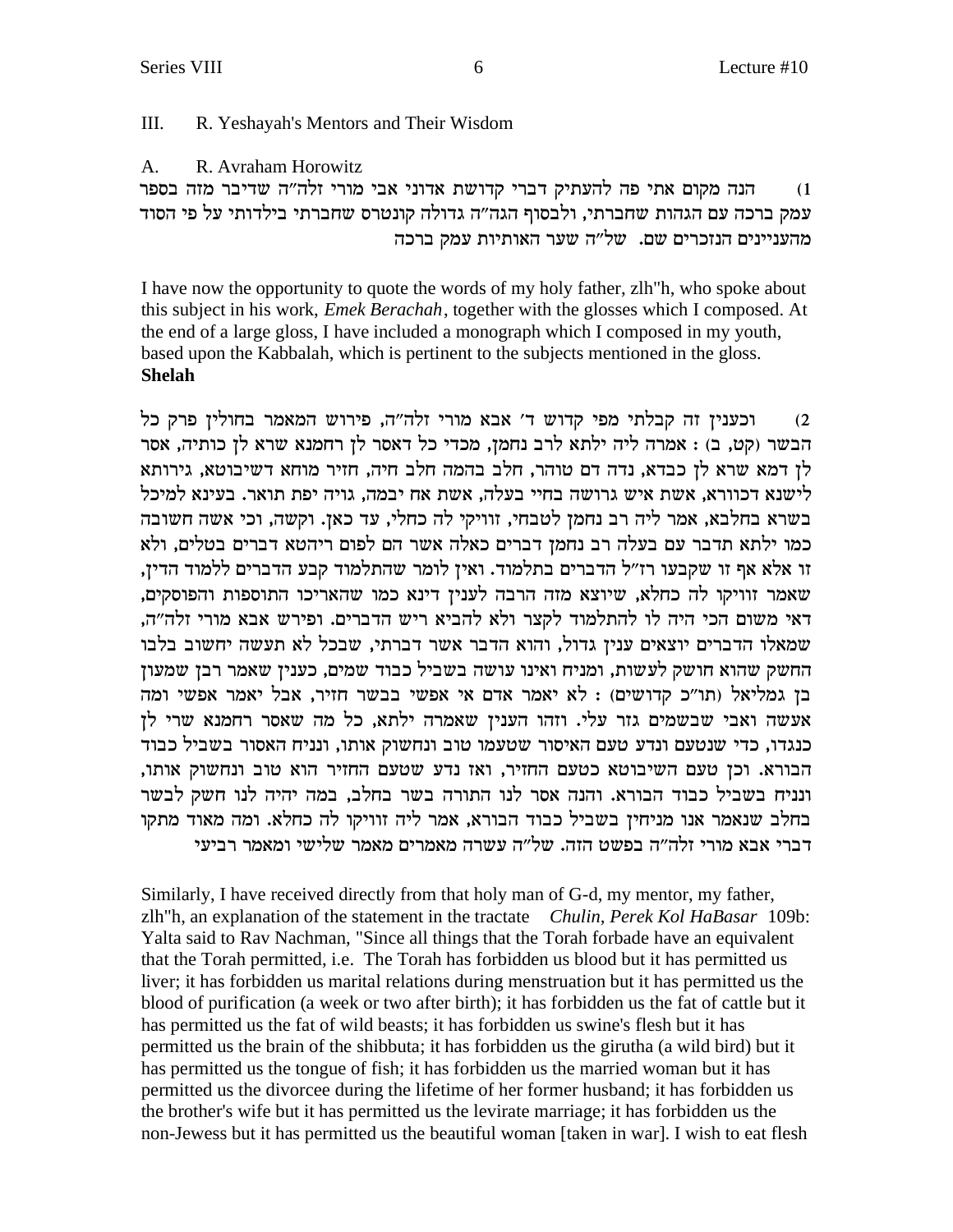in milk, [where is its equivalent?]" Thereupon R. Nahman said to the butchers, "Give her roasted udders." This passage poses a difficulty. Why would a distinguished woman like Yalta speak to her husband about things, which at first glance appear to be of no consequence? Not only that, but our Sages, of blessed memory, incorporated it into the Talmud! You can't answer this question by merely saying that the Talmud incorporated it in order to teach us the *din* (law) which is implied by the statement, "Give her roasted udders," which is elaborated upon by Tosefos and the *Poskim* (authorities). If that were the case, the Talmud should have condensed the story and deleted the beginning of the conversation. My father, my mentor, zlh"h, explained that great things can be derived from that conversation. This touches upon a topic which we previously discussed: In every situation which is forbidden, the person should think about how much he desires to do the act but yet refrains because of the honor of Heaven. This is similar to that which Rabban Shimon ben Gamliel stated (Toras Kohanim Parshas Kedoshim): A person shouldn't say that he doesn't like pork. Rather he should say, "I really desire it, but what can I do? My father in Heaven has commanded me [not to eat it]." This is the meaning of what Yalta said. "All things that the Torah forbade have an equivalent that the Torah permitted." This is in order for us to experience the pleasant taste of that which is forbidden and develop a desire for it and yet refrain from it in order to show honor to the Creator. Behold the Torah forbade meat and milk together. How can we have a desire for meat and milk so that we can say that we are refraining from it because of the honor of the Creator? [This is why] he told her, "Give her roasted udders." The instructive words of my father are so sweet! **Shelah**

#### B. R. Shlomo b. R. Yehudah Leib of Lublin

ורמ״א בהגה״ה סימן רמ״ט כתב: וסעודה שזמנה ערב שבת כגון ברית מילה ופדיון  $\,$ הבן מותר כנ"ל, וכן המנהג פשוט, עכ"ל. וכשלמדתי תורה בק"ק קראקא אצל רבי מורי הגאון החסיד מהר"ר שלמה זלה"ה, אירע שהיה סנדק בערב שבת, ולא רצה לילך לקביעת הסעודה של מילה. ואמר שהוא קל וחומר מסעודת מילה שחלה מראש חודש אב עד התענית, שאין אוכלין בשר כי אם מנין ולא יותר. והנה איסור אכילת בשר בימים ההם אינו אלא מנהג בעלמא, על כל זאת נוהגין שאין אוכלין יותר ממנין, קביעת סעודת בערב שבת הוא דין דגמרא כדלעיל, מכל שכן אם יש מנין שלא יאכלו יותר. ואני אמרתי לו מה זה ראיה, בשלמא שם אפשר למצוא תקנה לקבוע סעודה על מאכלי חלב ויסבו הרבה כמו שירצה, אבל בערב שבת אין למצוא תקנה, דקביעת סעודה איסורא הוא בין בבשר בין בחלב, אפשר רשרי. ודחה את דברי מטעם דאין שמחה בלא בשר וק"ל. משל"ה מסכת שבת נר מצוה ו

The Ramo in his glosses to the Shulchan Aruch Orach Chaim 249 writes, "One is allowed to partake of a feast whose proper time is right before Shabbos such as a *Bris Mila* or *Pidion HaBen* and this is the common custom." Once while I was studying Torah in the city of Cracow under my Master and Guide, the pious Gaon, R. Shlomo, zlh"h, it happened that he was the *Sandek* on the eve of Shabbos. He did not want to go to the feast in celebration of the *Bris Mila*. . . . **Shelah**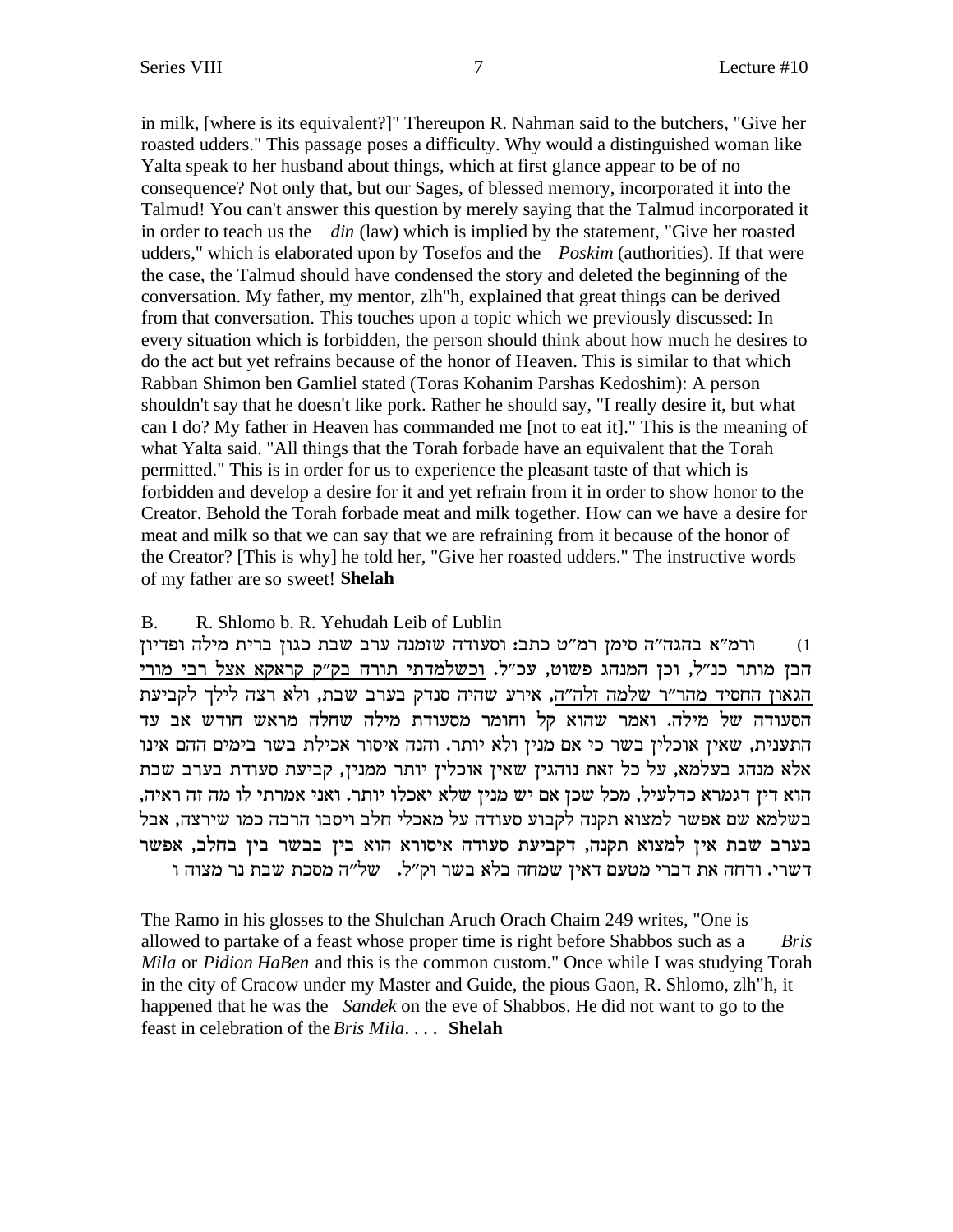'a סבלתי ממורי מהר"ש ז"ל מלובלין על מה שאמרו רז"ל, והביאו הטור בסימן ח ובבית יוסף בסימן כ"ה, וכן הוא בשולחן ערוך (סי' כה, יב) , דתפילין כל אימת דממשמש בהן מברך, פירש אם זזו ממקומן וממשמש בהן להחזירן למקומן. ואמר שבזמן הזה שאין מניחין תפילין אלא בשעת תפילה, אין צריך לברך אם ממשמש בהן להחזירן למקומן, כי בודאי כל זמן שעוסק בדברי קדושה אין זה נקרא מסיח דעתו מתפילין שגם הם דבר שבקדושה. ודינין אלו לא נאמרו אלא למי שלובש תפילין כל היום, וכל משא ומתן שלו בתפילין, אז שפיר הוא מסיח הדעת. ועוד דלא חשיב היסח הדעת אלא כשהוא בשחוק ובקלות ראש כמו שכתב הטור סימן מ"ד, ובודאי בבית הכנסת בשעת התפילה ליכא שום שחוק וקלות ראש ונכון הוא. של"ה מס' חולין נר מצוה

I received from my Master, Maharash, z"l, of Lublin, regarding that which our Sages stated . . . that a person makes a blessing whenever he handles his *tefilin*, if they happen to move from their place and he moves them back. He said that at present, when we only wear *tefilin* during the prayer service, we do not have to make a new blessing when we move them back. When we are involved in matters of holiness we certainly don't take our minds away from the *tefilin* which is also holy. . . . **Shelah**

ixen izlay ומשתחוים, קבלתי ממורים של השתחוים, הבלתי ממורי מהר"ש ז"ל מלובלין להשתחוות, דאם לא היה עושה כן הוחזק כפרן ומעיד עדות שקר בעצמו.  $w$ ל"ה שער מס' תמיד

Regarding the question whether one should bow down when saying in the *Aleinu* prayer the words, "And we bow and prostrate ourselves", I received from my Master, Maharash, z"l, of Lublin, to bow down, for, if he didn't do so, he would be considered to be a heretic and one bearing false witness. **Shelah**

4) כן כעס מאוד <u>מורי מהר"ש ז"ל מלובלי</u>ן על אותן שאומרים הדלת של אחד בשב"א, ואמר מי הוא זה ואיזהו שיבדה מלבו להוסיף נקודת 'שבא' שאינה בתורה ולא משה ולא יעקב ולא עזרא הסופר אמרוהו. אלא מחוורתא דטעות הוא בידם וראוי לגעור בהן. של"ה מס׳ תמיד

My Master, Maharash, z"l, of Lublin, was very angry at those who pronounce the *dalet* of the word *echad* in the *Shema* with a *sheva*. He said, "Who could it be that would invent the additonal vowel of *sheva*, which is not mandated by the Torah. . . . It is an error and it is befitting to make a protest against those who practice it. **Shelah**

לי מורי מהר"ש ז"ל מלובלין דכך הם פסקן של דברים, מי שמשכה סעודתו של  $\qquad(5$ שבת לתוך הלילה, יזכיר רצה בברכת המזון, מפני שמצוה להוסיף אשבת, ואף אם היה ראש חודש בשבת ואין בהוספתו מצוה, אפילו הכי מאחר שמוסיף אשבת וכל זמן שהוא שבת אז הוא ראש חודש, על כן הוא יזכיר של ראש חודש גם כן. אבל ראש חודש שחל באמצע השבוע ונמשכה סעודתו לתוך הלילה, לא יזכיר ראש חודש, מאחר שאין עתה ראש חודש ואין בהוספתו שום מצוה. של"ה הגה"ה לשער האותיות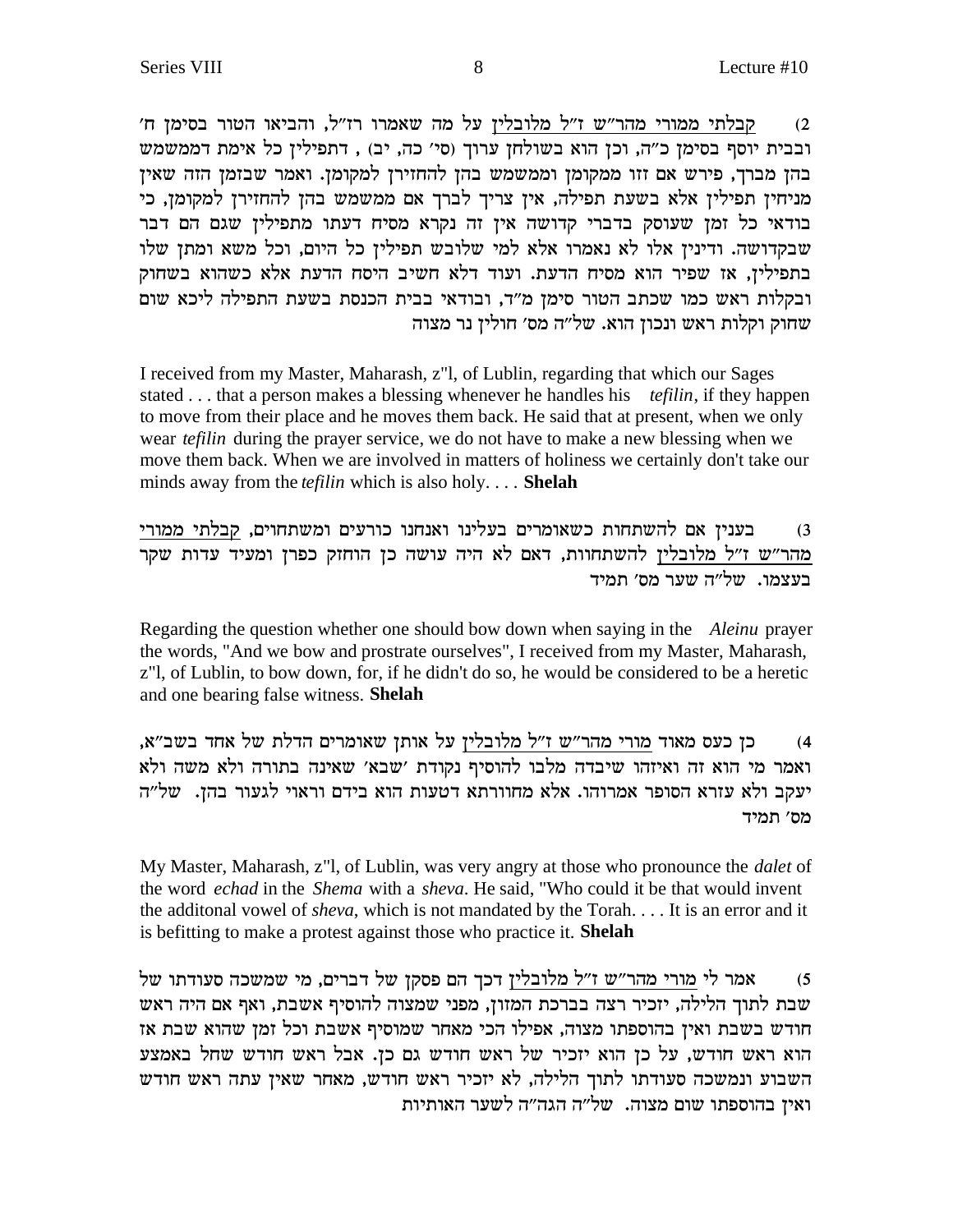My Master, Maharash, z"l, of Lublin, told me that this is the correct ruling: One whose Shabbos meal continued on to the night should mention *Retzai* in *Birchas HaMazon*, for it is a *mitzva* to extend the Shabbos. If Shabbos would also be Rosh Chodesh, whose extention is not a *mitzva*, since it is considered still Shabbos, it is also considered Rosh Chodesh and it should also be mentioned. If it would have occurred in the middle of the week, he should not mention Rosh Chodesh, since there is no *mitzva* to extend Rosh Chodesh. **Shelah**

וקבלתי ממורי הגאון מהר"ש ז"ל מלובלין, שקיבל איש מפי איש מפי הגאון רבינו  $(6\,$ יעקב פולק ז"ל, שלא לעשות קידוש ולאכול בליל ראשון של חג שבועות עד צאת הכוכבים. והטעם מפני שבספירה כתיב (ויקרא כג, טו) : שבע שבתות תמימות תהיינה, ואם כן כשמקדש בעוד יום מחסר אותו המקצת ממ"ט ימי הספירה, שהרי חג שבועות הוא לאחר הספירה, וכשיש ספירה אינו שבועות, וכשמקדש אם כן מקבל על עצמו החג ומחסר אותו המקצת מימי הספירה, ונמצא שאינן תמימות.. של"ה מס' שבועות נר מצוה

I received from my Master, the Gaon, Maharash, z"l, of Lublin, who received a direct tradition all the way back to R. Yaakov Pollack, not to make Kiddush and eat on the first night of Shavuous until the stars come out. The reason being that it is written regarding *Sefira* (Lev. 23:15), "There should be seven *complete* weeks." When one makes Kiddush while it is still daytime, he has not *completed* [the counting of] the forty ninth day of the *sefira*. Since the holiday of Shavuous occurs after *sefira* (the complete counting), and while it is still the *sefira* period it cannot be Shavuous, when he makes Kiddush at that time, he is accepting upon himself the holiday while he is still missing some remaining part of the period of the *sefira*, which has not been completed at that time. **Shelah**

וראיתי ממורי ורבי החסיד הגאון מהר"ש ז"ל, כשהיה שומע מפי תלמידיו שאמרו i וכי היה המקשה משוגע, או איך היה גרייז"ר וכיוצא בזה, היה מכהו מכת מרדות, ומלבד תשובה שסידר לו, והיה מרגיל תלמידיו לומר תמיד בלשון כבוד, כגון דברי המקשה אינם מובנים לי לרוב עומקם וכיוצא בזה. של"ה שער האותיות אות ש

I saw that when my Guide and Master, the *Chasid*, the Gaon Maharash, z"l, heard one of his students saying, "The one who asked this question [in the Talmud] was crazy" or "How could he have made such a mistake?", he would beat him *makkos mardus* (the disciplinary beating of someone who defies authority), besides the formula (fast days) for repentance that he would prepare for him. He would accustom his students to always speak in a respectful tone, such as, "Because of their profundity, I don't understand the words of the one who asked the question" or something similar. **Shelah**

ומורי הגאון החסיד מהר"ש ז"ל, היה רגיל לומר בלא נדר ובלא שבועה, כך היה נוסח (8 שבועתו לעשות כך או שלא לעשות, או בכעסו לומר כך בהרמת קול, או כשירצה לאיים , וכיוצא בזה, וכך הרגיל תלמידיו. וגם אתם בניי יצ״ו תפסו זה הלשון אתם וזרעיכם עד עולם, ותלכו בדרך מורי הגאון והחסיד והקדוש אשריו בעולם העליון. של"ה שער האותיות אות  $\boldsymbol{w}$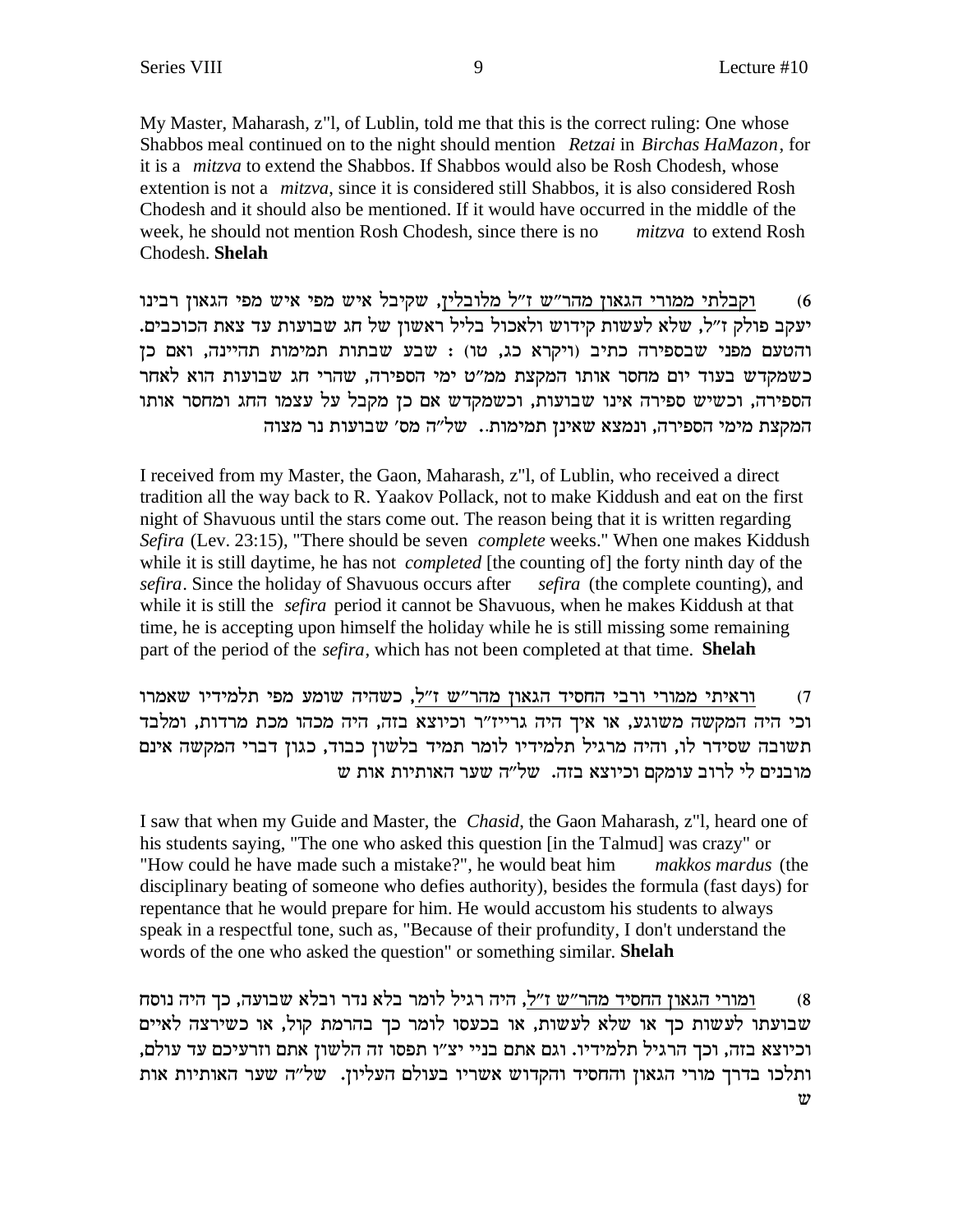*Chasid*, Maharash, z"l, was in the habit of saying, "I am My master, the Gaon, the committing myself without the strictures of a vow or oath ( bli neder)." This was the formula he used [instead of an] oath when committing himself to do or not to do something, or when he would lift his voice in [feigned] anger or when he wanted to instill fear and the like. He accustomed his students to this behavior. You, my children, may Hashem protect you, should use this formula; you, and your children forever. You should walk in the path of my Guide, the holy Gaon and *Chasid*. Fortunate is he [as he resides] in the Higher World. Shelah

ואני בבחרותי למדתי תורה אצל הרב הגדול הגאון המופלג החסיד מהר״ר שלמה  $(9)$ ז״ל, כשנפטרתי ממנו לילך לנשואין שלי, אמרתי לו: רבי, ברכני, וצוה עלי מה לעשות, אמר לי בזה הלשון: קדש עצמך בשני עניינים אלו, בקדושת מאכל ובקדושת הביאה, והוי זהיר במאוד להרחיק אלף אמה ממה שנוגע לאיסור, והתקדש במאוד בקדושתם, כי שאר מצות התורה אינם עושים רושם גופני, אבל אלו שני הדברים, האכילה מקיים הגוף והביאה מהווה הגוף, והרושם הזה עומד תמיד. עד כאן היה לשון פה קדוש זלה"ה. של"ה שער האותיות אות ק

In my youth, I studied Torah under the great Gaon, the extraordinary *Chasid*, R. Shlomo, z"l. When I left him to get married, I said to him, "My Rabbi, [please] bless me." He commanded [and guided] me what to do and said to me the following words, "Sanctify" yourself in these two areas: The sanctification of eating and of marital relations. Be extremely careful to distance yourself even a thousand cubits from anything that is in any way connected to something forbidden. Sanctify yourself exceedingly in these areas, for the other *mitzyas* of the Torah don't make a physical impression. These two things, however, [are different]. Eating sustains the body and marital relations brings into being the physical body. The effect of your actions constantly remains." These were the words which issued from his holy mouth, zlh"h. Shelah

 $C_{\cdot}$ 

וקבלתי ממורי הגאון מהר"ר פאלק כ"ץ שבזה מתורץ הקושיא, הרי לוי שמש מטתו בשנת רעבון, שהרי יוכבד נולדה בין החומות. והמזרחי הביא כמה תירוצים וכולם דחוים, וכן בר"ן, והביא מקצתם הבית יוסף בסימן הנ"ל. אמנם בזה הוא תירוץ מרווח, דאפשר דאשת לוי נתעברה בליל טבילה ושוב לא שימש עמה. של״ה שער האותיות אות ק

I received from my Master, the Gaon, R. Falk Katz an answer to the following question, "It seems evident that Levi had marital relations at the time of famine (which is forbidden) because Yocheved was born between the walls [of Egypt]." . . . He answered a very fitting answer: It is possible that Levi's wife became pregnant at the time of the ritual immersion [at which time relations are permitted]. Afterwards, he did not have relations with her. Shelah

D. יפה נוף פרי צדיק אהובי תלמידי האלוף המרומם ר"ג ור"מ ואב"ד מהר"ר ישעיהו סג"ל. שו"ת מהר"ם ס' י"א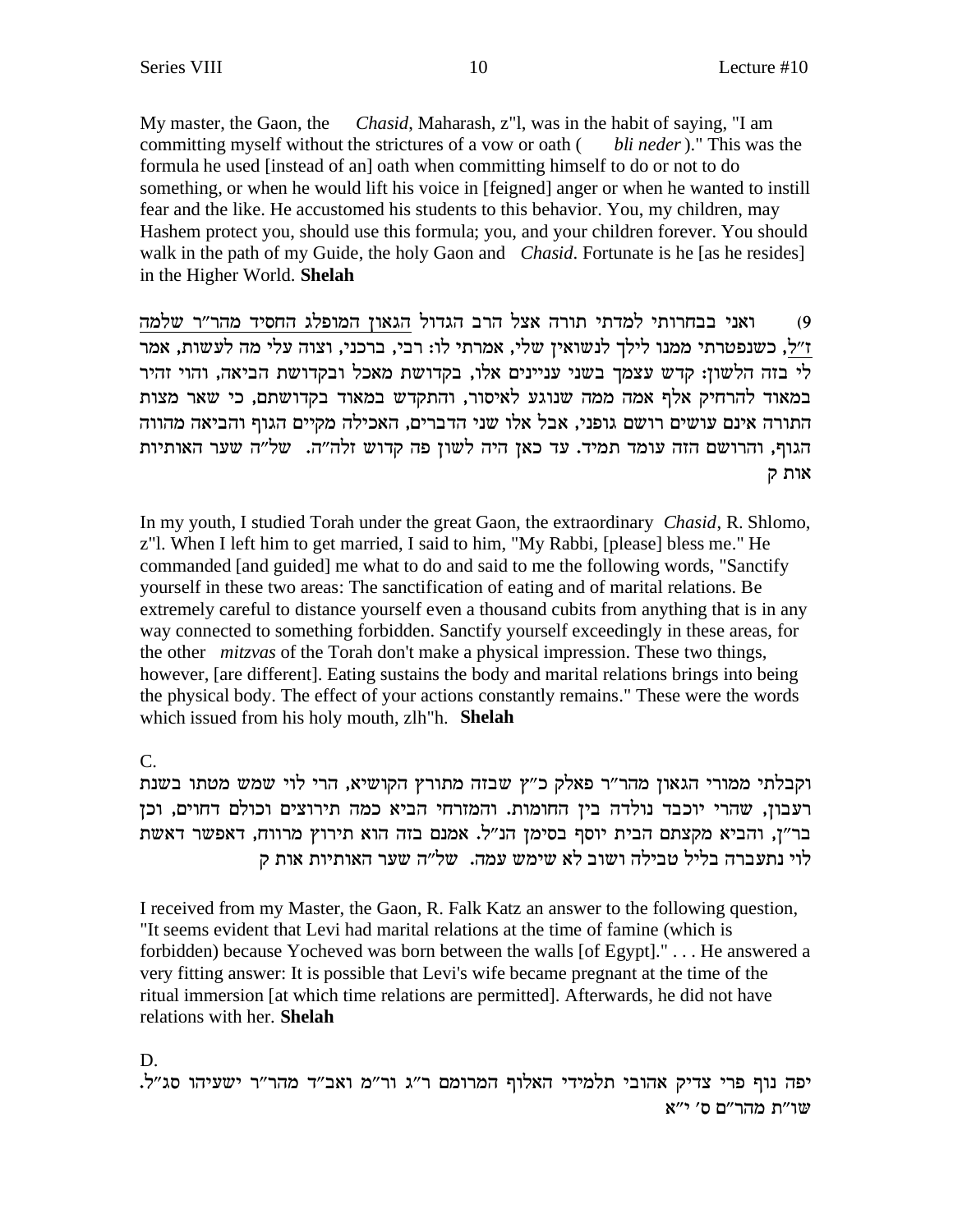The beautiful branch, the fruit of the righteous, my beloved disciple, the exalted nobleman, Resh Galusa (the exilarch), Resh Mesivta, and Av Bais Din R. Yeshaya Segal. **Teshuvas Maharam 11** 

#### IV. Leader of His People

### A.

כמעט בכל הגולה נתפשטו תלמידיו ורוב הגולה רובא דרובא התאוו תאווה לתורתו  $(1)$ ולהנהגתו וקיבלו אותו עליהם לאב בית דין ולראש ישיבה. . . . וקיבלו אותו עליהם כמה וכמה קהילות גדולות ובאחרונה נתקבל בארבע קהילות שהן עטרותיהן של כל הקהילות דהיינו ק״ק פרנקפורט וק״ק פראג וק״ק פוזנא וק״ק קראקא. הקדמת ר׳ שעפטל בנו של בעל השל״ה לס׳ השל״ה

His disciples were spread throughout almost the entire Diaspora. The overwhelming majority of the Diaspora had an intense desire to know his Torah teachings and customs. They accepted him as their  $Av$  Bais Din and Rosh Yeshiva ... Very many great communities accepted him as their spiritual leader. Ultimately, he was accepted by four communities, which are the crown of all the communities. These are the holy communities of Frankfurt, Prague, Posen, and Cracow. Preface to Shelah by his son, R. **Sheftel** 

דעו בניי יצ"ו כי זכני ד' להיות מרביץ תורה כמעט בכל המדינות, ועיני ראו שחילוק  $(2)$ גדול יש בארצות. של"ה שער האותיות אות ק

You should know, my children, may Hashem protect you, that Hashem has given me the merit of having spread Torah throughout almost all of the countries. My eyes witnessed that there are great differences in the various lands. Shelah

## **B.**

יצתה תקנה שנת שמ"ז ביריד גראמניץ בלובלין שלא ישתדל שום רב בישראל להשיג משרת הרבנות ע"י הלוואה או מתנה הן ע"י עצמו והן ע"י אחרים ולא יחזיק ברבנות ע"י כסף וזהב, ולא ע"י ממון מוקדם או מאוחר, או ע"י איזה ענינים אחרים, קרובים ורחוקים המביאים הנאת ממון, וכל איש ואיש אשר יקשיח לבו ויאטים אזנו משמוע בקול התקנה הזאת, לא יאבה ה׳ סלוח לו, מהיות כי באים אנחנו בברית ובאלה, ומקבלים עלינו בקשר חזק ואמיץ לצאת במערכה נגד המסרב, לרדפהו עד חרמה לדחותו בשתי ידים, ולהבדילו מכל קהל הגולה ומכל קדושת ישראל, כי יהיה מנודה משני עולמות, גם נפרסם קלונו ברבים זולת שאר עונשים קשים, ולהשומע ינעם ותבא עליו ברכת טוב, והתקנה תקום לדור דורים, עד עמוד הכהן לאורים, בהסכם גאוני ארץ, גודרי הפרץ. בשנת ש"ן נתחזקה התקנה בדבר רבנות שלא לקנות הרבנות משר העיר, כאשר יעשה מאז ומקדם בימים ההם, בימי כנה"ג בבית שני, לזאת עשינו קללות וסייגים גזירות וקנסות על דבר הרע הזה, ובאנו על החתום, ובכל עת ברירת רב, מוכרחים החזן והשמש לקרא כרוז.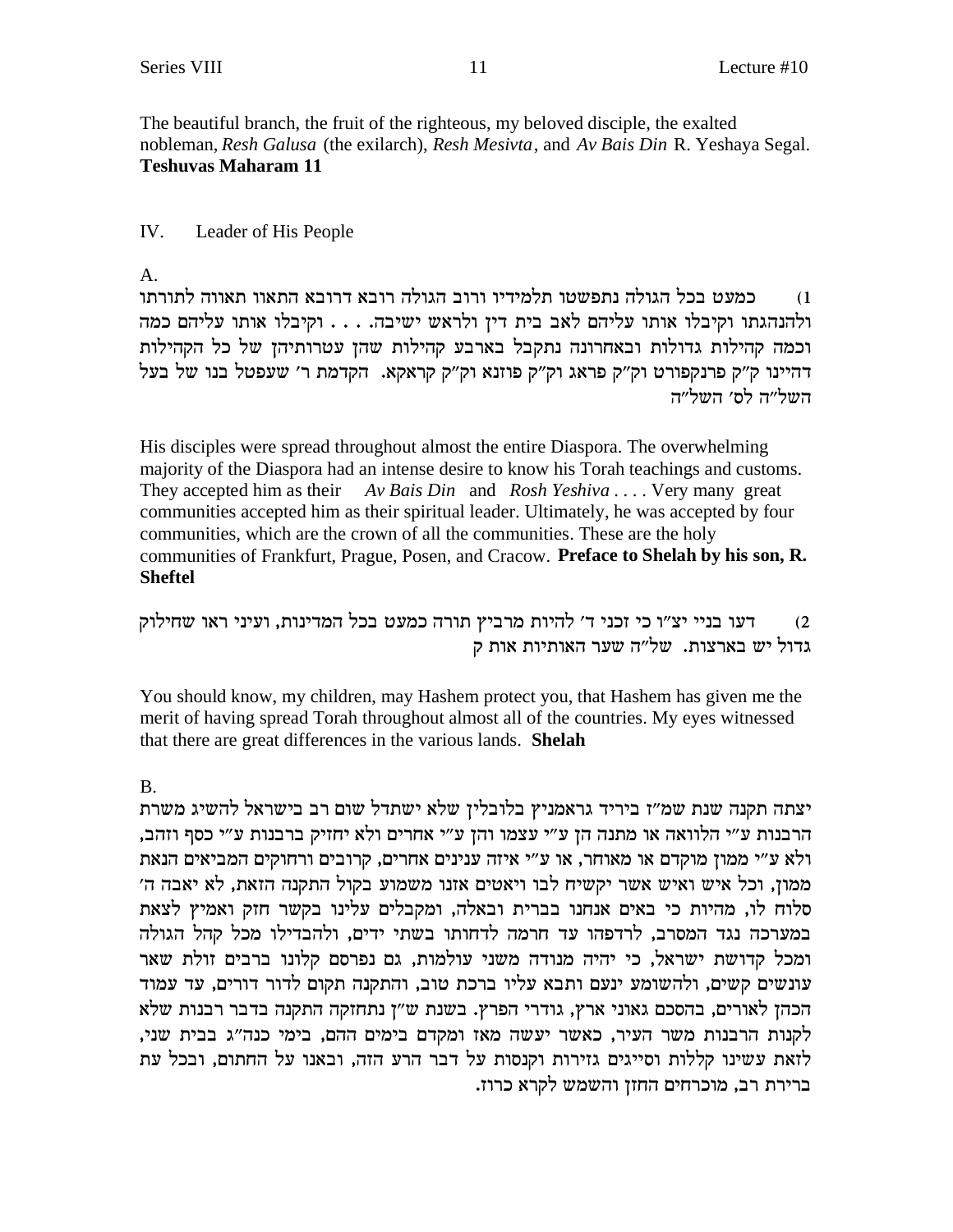הק׳ שלמה מלובלין (הוא ר׳ שלמה ר׳ לייבוש׳ס, רבו), הק׳ יושע ולק כ״ץ (בעל הסמ״ע, רבו), <u>הק' מאיר מלובלי</u>ן חתן הג"מ יצחק מקראקא (מהר"ם מלובלין, רבו), הק' שמואל 'אידלש ב"מ יהודה הלוי (הוא הגאון בעל מהרש"א) הק' בנימין אהרן חריף מטיקטין, הק , זכריה בער אלטער, הק׳ אייזיק מלבוב, הק׳ לייב איילענבערג, הק׳ וואלף אויערבאך מפוזנא הק׳ דוד משעברשין, הק׳ ר׳ יצחק כץ ר׳ נטע׳ס, הק׳ יעקב כץ בר׳ יצחק, הק׳ בנימין בינוש, הק׳ יהודה ליב מבריסק דליטא, הק׳ יוסף קאזי, הק׳ שמשון ב״ר בצלאל מקרעמניץ (אחי המהר"ל מפראג), הק' ועליג מבעלז, הק' משה בר' אהרן מליטא, הק' אפרים איש לונטשיץ בעל "עוללות אפרים"), הק' משה, <u>הק' ישעיה ב"מ אברהם הלוי הורוויטץ</u>, הק' מנחם) מענדיל ר' אביגדור'ס מקראקא, הק' בנימין אלקנה בר' אליהו ז"ל, הק' אברהם ב"ר שלמה .<br>פוזנער, הק' מאיר מאניש, הק' קאפיל כץ ממגרש לעמבערג

In the year 5347 (1587) in the market of Gramenitz, in Lublin, a decree was issued that no Rav should attempt to obtain a Rabbinical position through loans or gifts, whether done personally or through a proxy. He should not maintain a Rabbinical position through silver or gold, nor through money given beforehand or afterwards, or through any other means, likely or remote, which would give monetary benefit [to those that supported him]. May Hashem not forgive any of those who harden their heart and close their ears and refuse to accept this legislation, as we have come together to issue a covenant and oath. We have committed ourselves to band together to aggressively and mercilessly pursue anyone who refuses to obey this edict and excommunicate him from the Jewish community of the Diaspora and from the sanctification of Israel, for he will be banished from both Worlds. In addition, besides other terrible punishments, his shame will be made public. Those who accept this decree will experience pleasantness and benevolent blessings. This decree shall stand for all generations until the coming of the High Priest with the Urim V'Tumim. This was done with the agreement of the Gaonim of the land, those who repair the breach.

In the year 5350 (1590), legislation regarding Rabbinic appointments was reinforced and it was decreed that no Rabbi be allowed to purchase Rabbinical office from the nobleman of the city, as was the case during the second Temple, when the High Priest [bought the rights of office from the king]. To this end have we imposed curses, fences, decrees and punishments for anyone who perpetrates this evil and have signed our names. At any time when a [new] Rav is about to be chosen, the *Chazan* and *Shamash* must publicly call out this [decree].

R. Shlomo of Lublin (the Shelah's mentor), Yehoshua Falk Katz (the author of the *Sefer Meiros Aynaim*, a mentor of the Shelo), R. Meir of Lublin (a mentor of the Shelo), R. Shmuel Aidels (Maharsha), . . . R. Ephraim of Luntshitz (author of the *Keli Yakar*), R. Yeshaya Horowitz (Shelah), . . . (twenty six Rabbis in all)

#### C.

הגם שידעתי אני בעצמי כי בער אנכי מאיש ולא אתי יודע עד מה, זקנה אין כאן חכמה אין כאן, אבל מה אעשה שאבי יצ"ו גזר עלי להיות סניף למחברתו. הקדמה להוצאת ספר עמק ברכה מר' אברהם הורוויץ אביו של ר' ישעיה בשנת שנ"ז עם הגהות מר' ישעיה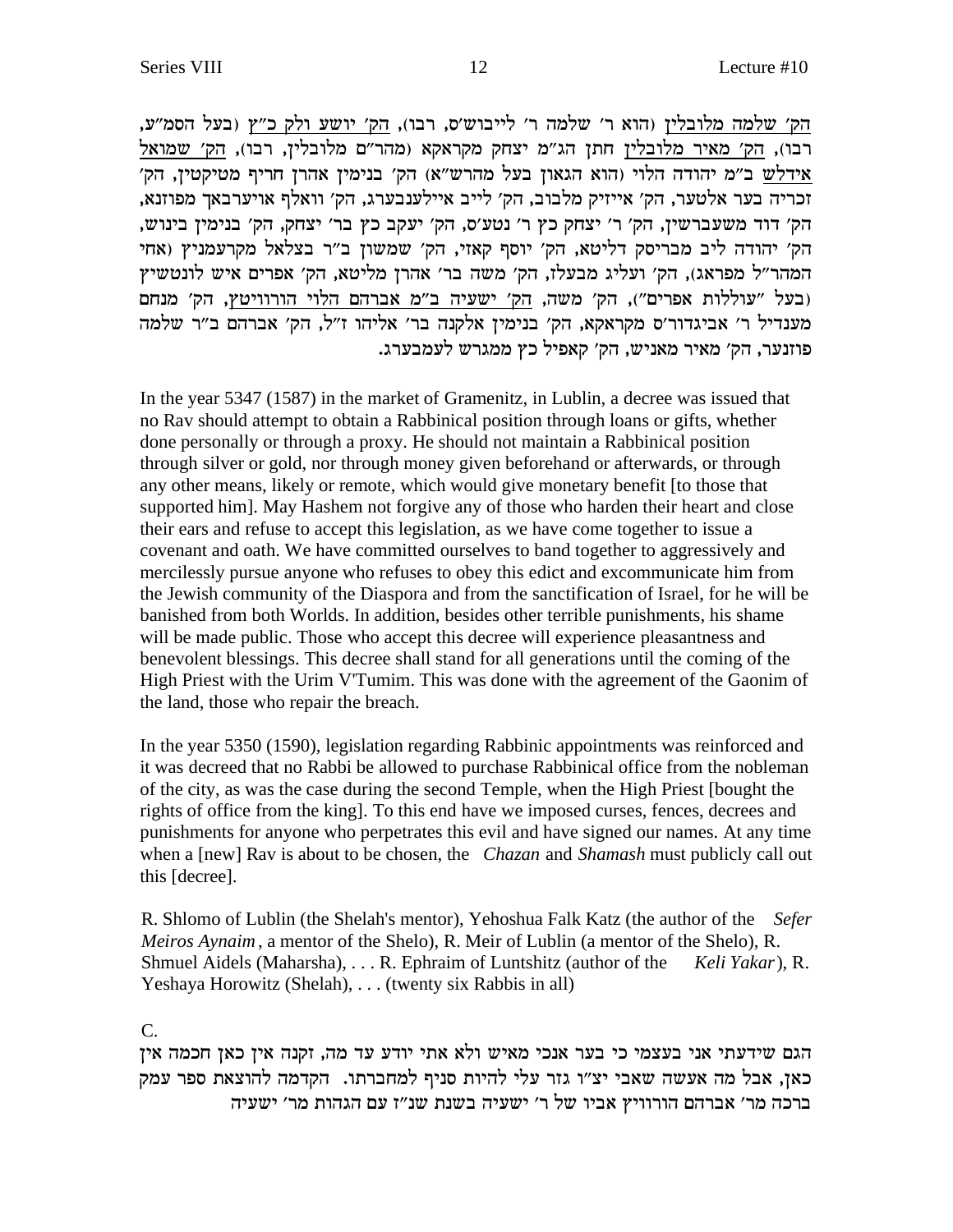Even though that I know that I am to a great extent subhuman, to a degree that I don't even begin to fathom, lacking both experience and wisdom, what can I do? My father decreed that I should attach [my humble insights] to his work. **Preface to the Sefer Emek Beracha, composed by R. Avraham Horowitz with glosses from R. Yeshaya Horowitz (Shelo) which was published in the year 5357 (1597)**

D.

כשהייתי בחוץ לארץ בארץ רוסיא, שאלתי לאותן היהודים הראנדרי"ש שיש להם אוצרות חמץ חביות יין שרף, ומוכרים אותם לגוים קודם פסח, איך נוהגין. והיו אומרים שכך נוהגין מקדמת דנא, היו מוכרין לגוי כל החדר כולו ונותנין להגוי המפתח, ובזה הקילו הרבה, ונמצא שהוא חמץ שעבר עליו הפסח שאסור בהנאה. מסכת פסחים נר מצוה יב

When I was in the Diaspora, in the land of Russia, I inquired regarding those Jews, who were Arendas [managers of a Polish nobleman's estate], who owned warehouses of *chametz* (leavened grain products) and barrels of whiskey and sold them to Gentiles prior to Passover, how they exactly made the transaction. They told me that the following was the established custom: They would sell the Gentile the entire room and give him the key. They were overly lenient in this matter, as the *chametz* was still owned by the Jew during Passover and it was prohibited to derive any pleasure from it, even afterwards. **Shelah**

.2) של"ש אה"י הנעלה העולה מעלה בשם ותהילה ר"ג ו"ה מו"ה ישעיה סג"ל. מהודעניה למכ״ת על דבר הגט הניתן שם קרוב לגבול כ״ת והאשה הושבת תחת יד בית דין דמכ"ת בק"ק דובנא וכו' ובכן שלו' על דייני ישראל כה דברינו החותמים היום יום ב' י"ג אדר ש״ס לפ״ק נאם הצעיר מאיר כו׳ שו״ת מהר״ם לובלין ס׳ ל״ט

Peace unto you, the exalted tent of Jacob whose name and praises have risen to the greatest heights, *Resh Galusa V'Oker Harim* (Exilarch and uprooter of mountains), our Master, the Rav Yeshayah Segal. . . . Monday, the thirteenth of Adar, 5360 (1600). **Teshuvas Maraham Lublin 39 written to the Shelah while he Rav in Dubno**

צעיר אנכי לימים קטן שבתלמידים. מן ההסכמה שכתב בשנת שס"ב כשהיה אב"ד מוסטרהא על ספר מזבח הזהב להג׳ ר׳ שלמה ממזריטש תלמיד רבו ר׳ שלמה

## I am young and the smallest of the disciples. **From an approbation which the Shelah wrote in the year 1602 when he was** *Av Bais Din* **in Ostrog**

E.

ו) קבלנו עלינו את הרב האלוף הגאון מוהר״ר ישעיה בן מוהר״ר אברהם הלוי להיות לנו לאב ב"ד וריש מתיבתא מורה צדק יורה יורה, ידין ידין. יתיר יתיר ובידו שבט מושלים ומטה אלקים, להעמיד עמוד התורה וחוקיה ומשפטיה ולהעניש העובר להאכיל כפרי מעללו בצרוף ב"י יצ"ו וכו'. שנית קצבנו ליתן לאב ב"ד יצ"ו הנ"ל מאתים זהובים מעות מזומנים מעות טוב בכל יריד תשרי, וכן מאתים זהובים טוב מעות בכל יריד ניסן, מחמת שכר בטלה הכתובה בכתב רבנות, המתהווה יום יום וכו׳. נאם ישעיה בן לאאמו״ר אברהם סג״ל ז״ל ה״ה הורוויץ. כתב רבנות מק"ק פראנקפורט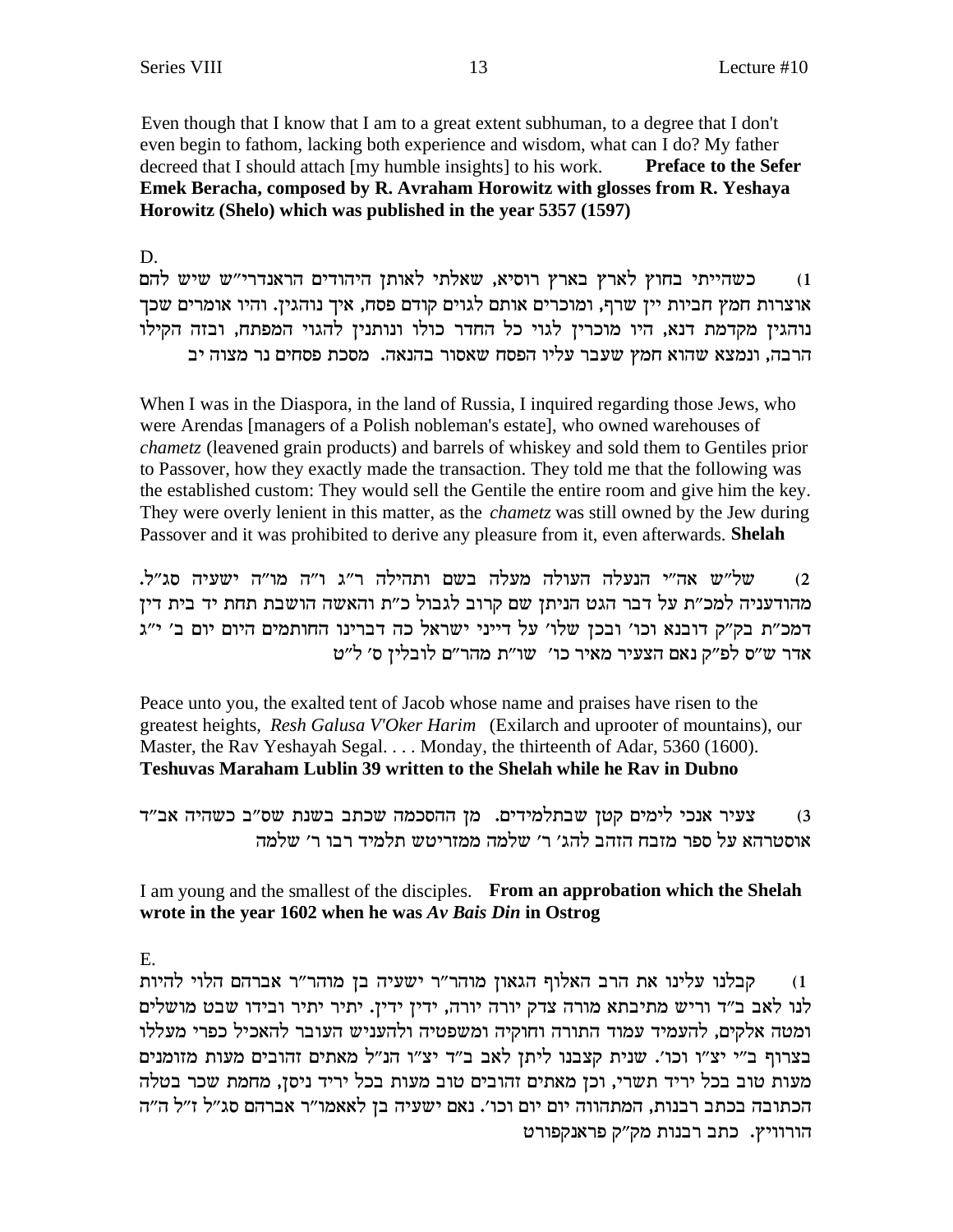We have accepted upon ourselves, the noble Ray, the Gaon, R. Yeshayah b. R. Avraham HaLevi to be our Av Bais Din and Resh Mesivta, Moreh Tzedek, Yoreh Yoreh, Yadin *Yadin, Yatir Yatir.* He holds within his power the rod of governance and the G-dly staff to raise up the pillar of Torah, its statutes and laws, to punish violators so that they eat the fruits of their actions . . . Second of all, we have committed ourselves to give to the  $Av$ Bais Din, may Hashem protect him, acceptable currency in the form of two hundred gold pieces, at the time of the fair in Tishrei as well as at the time of Nissan. This is for the loss of income which he suffers daily, [as a result of his involvement in the needs of the community], as it is stated in the document of appointment to the Rabbinate.... Signed by Yeshaya b. R. Avraham Segal, z"l, Horowitz. Document of Rabbinic Appointment to the community of Frankfurt

#### ובהיותי תופס ישיבה בק"ק פראנקפורט, מצאתי מנהגים ישנים וכתוב שם כדברי,  $(2)$ שאשה תטבול בליל שבת כשחל בט׳ באב, והנאני. של״ה שער האותיות עמק ברכה

While I was leading the yeshiva in the holy community of Frankfurt, I found [a book of their] old customs in which I found support for my position that a woman is allowed to immerse herself on Tisha B'Av when in falls on Friday night. I was pleased. Shelah

עוד אודיעכם בניי יצ"ו, בהיותי מרביץ תורה בק"ק פראנקפארט, ראה ראיתי בכל  $(3)$ שנה ושנה, הגודגניות הנקרא קירש"ן יש בהן תולעים כמו שרגילים להיות בפלוימ"ן, ונזהרין שם שלא לאכול קירש"ן בלי פתיחה לבדוק אותם אם יש בו תולע, והגידו לי שזה דבר תמידי לעולם שרגילים למצוא בהם תולעים. ואלו התולעים הם בגודגניות המתוקים, אבל החמוצים הנקראים ווייקסל"ן שם אין שכיחים, אחר כך בבואי להרביץ תורה בק"ק פראג בדקתי שם ומצאתי גם כן ככה. על כן בניי, שימו לבבכם לדבר זה, כי איני יודע אם הוא כן בכל העולם, או דווקא בארצות החמות ההם, ומכל מקום צריך לבוא לידי בירור. של"ה שער האותיות קדושת האכילה

I addition, I want to let you know, my children, may Hashem protect you, that when I was spreading Torah in the holy community of Frankfurt, I saw that every single year's crop of cherries was infested with worms (insects) as is common with plums. The people there are careful not to eat the cherries without first opening them up and checking them for infestation. They tell me that this is something that always happens because it is common to find worms. This occurs only in sweet cherries. In sour cherries, however, they are not common. Afterwards, when I came to spread Torah in Prague, I checked the cherries there and I found the situation to be identical. Therefore, my children, pay attention to this fact, for I don't know if this is a common occurrence throughout the entire world, or only in those warm climates. In any case this is something which needs to be clarified. Shelah